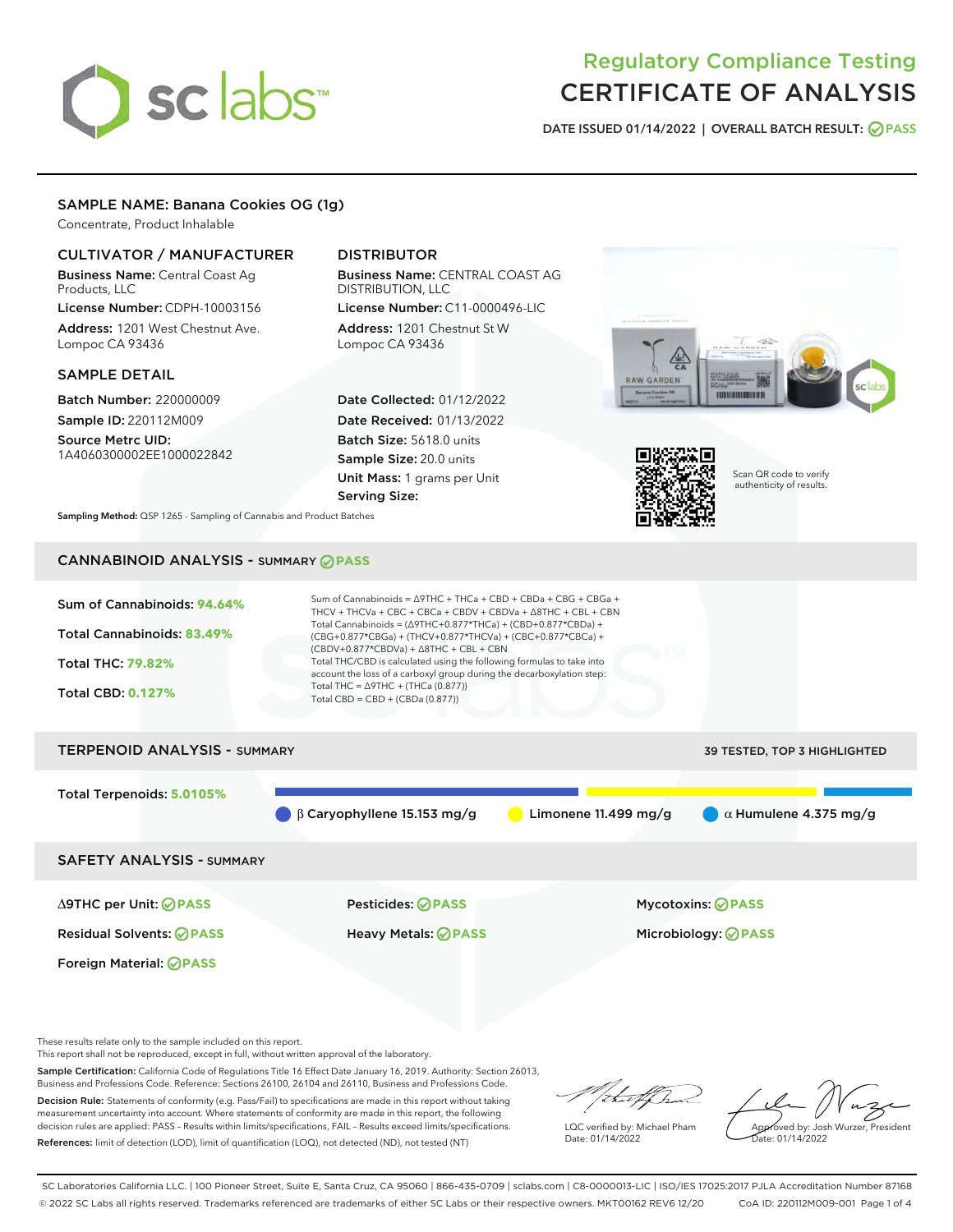



BANANA COOKIES OG (1G) | DATE ISSUED 01/14/2022 | OVERALL BATCH RESULT:  $\bigcirc$  PASS

#### CANNABINOID TEST RESULTS - 01/14/2022 2 PASS

Tested by high-performance liquid chromatography with diode-array detection (HPLC-DAD). **Method:** QSP 1157 - Analysis of Cannabinoids by HPLC-DAD

#### TOTAL CANNABINOIDS: **83.49%**

Total Cannabinoids (Total THC) + (Total CBD) + (Total CBG) + (Total THCV) + (Total CBC) + (Total CBDV) + ∆8THC + CBL + CBN

TOTAL THC: **79.82%** Total THC (∆9THC+0.877\*THCa)

TOTAL CBD: **0.127%**

Total CBD (CBD+0.877\*CBDa)

TOTAL CBG: 2.24% Total CBG (CBG+0.877\*CBGa)

TOTAL THCV: 0.372% Total THCV (THCV+0.877\*THCVa)

TOTAL CBC: 0.93% Total CBC (CBC+0.877\*CBCa)

TOTAL CBDV: ND Total CBDV (CBDV+0.877\*CBDVa)

| <b>COMPOUND</b>  | LOD/LOQ<br>(mg/g)          | <b>MEASUREMENT</b><br><b>UNCERTAINTY</b><br>(mg/g) | <b>RESULT</b><br>(mg/g) | <b>RESULT</b><br>(%) |
|------------------|----------------------------|----------------------------------------------------|-------------------------|----------------------|
| <b>THCa</b>      | 0.05 / 0.14                | ±22.351                                            | 869.70                  | 86.970               |
| <b>A9THC</b>     | 0.06 / 0.26                | ±1.220                                             | 35.47                   | 3.547                |
| <b>CBGa</b>      | 0.1 / 0.2                  | ±1.13                                              | 21.7                    | 2.17                 |
| <b>CBCa</b>      | 0.07 / 0.28                | ±0.484                                             | 9.90                    | 0.990                |
| <b>THCVa</b>     | 0.07/0.20                  | ±0.202                                             | 4.24                    | 0.424                |
| <b>CBG</b>       | 0.06/0.19                  | ±0.134                                             | 3.39                    | 0.339                |
| <b>CBDa</b>      | 0.02/0.19                  | ±0.042                                             | 1.45                    | 0.145                |
| <b>CBC</b>       | 0.2 / 0.5                  | ±0.02                                              | 0.6                     | 0.06                 |
| $\triangle$ 8THC | 0.1/0.4                    | N/A                                                | <b>ND</b>               | <b>ND</b>            |
| <b>THCV</b>      | 0.1 / 0.2                  | N/A                                                | <b>ND</b>               | <b>ND</b>            |
| <b>CBD</b>       | 0.07/0.29                  | N/A                                                | <b>ND</b>               | <b>ND</b>            |
| <b>CBDV</b>      | 0.04 / 0.15                | N/A                                                | <b>ND</b>               | <b>ND</b>            |
| <b>CBDVa</b>     | 0.03 / 0.53                | N/A                                                | <b>ND</b>               | <b>ND</b>            |
| <b>CBL</b>       | 0.06 / 0.24                | N/A                                                | <b>ND</b>               | <b>ND</b>            |
| <b>CBN</b>       | 0.1/0.3                    | N/A                                                | <b>ND</b>               | <b>ND</b>            |
|                  | <b>SUM OF CANNABINOIDS</b> |                                                    | 946.4 mg/g              | 94.64%               |

#### **UNIT MASS: 1 grams per Unit**

| ∆9THC per Unit                        | 1100 per-package limit | 35.47 mg/unit   | <b>PASS</b> |
|---------------------------------------|------------------------|-----------------|-------------|
| <b>Total THC per Unit</b>             |                        | 798.20 mg/unit  |             |
| <b>CBD</b> per Unit                   |                        | <b>ND</b>       |             |
| <b>Total CBD per Unit</b>             |                        | $1.27$ mg/unit  |             |
| Sum of Cannabinoids<br>per Unit       |                        | 946.4 mg/unit   |             |
| <b>Total Cannabinoids</b><br>per Unit |                        | $834.9$ mg/unit |             |

# TERPENOID TEST RESULTS - 01/14/2022

Terpene analysis utilizing gas chromatography-flame ionization detection (GC-FID). **Method:** QSP 1192 - Analysis of Terpenoids by GC-FID

| <b>COMPOUND</b>           | LOD/LOQ<br>(mg/g) | <b>MEASUREMENT</b><br><b>UNCERTAINTY</b><br>(mg/g) | <b>RESULT</b><br>(mg/g)                         | <b>RESULT</b><br>(%) |
|---------------------------|-------------------|----------------------------------------------------|-------------------------------------------------|----------------------|
| $\beta$ Caryophyllene     | 0.004 / 0.012     | ±0.5394                                            | 15.153                                          | 1.5153               |
| Limonene                  | 0.005 / 0.016     | ±0.1644                                            | 11.499                                          | 1.1499               |
| $\alpha$ Humulene         | 0.009 / 0.029     | ±0.1404                                            | 4.375                                           | 0.4375               |
| <b>Myrcene</b>            | 0.008 / 0.025     | ±0.0436                                            | 3.379                                           | 0.3379               |
| Ocimene                   | 0.011 / 0.038     | ±0.0687                                            | 2.141                                           | 0.2141               |
| <b>Terpineol</b>          | 0.016 / 0.055     | ±0.1046                                            | 1.704                                           | 0.1704               |
| Fenchol                   | 0.010 / 0.034     | ±0.0604                                            | 1.562                                           | 0.1562               |
| Guaiol                    | 0.009 / 0.030     | ±0.0669                                            | 1.418                                           | 0.1418               |
| trans- $\beta$ -Farnesene | 0.008 / 0.025     | ±0.0492                                            | 1.386                                           | 0.1386               |
| $\beta$ Pinene            | 0.004 / 0.014     | ±0.0145                                            | 1.258                                           | 0.1258               |
| Linalool                  | 0.009 / 0.032     | ±0.0413                                            | 1.086                                           | 0.1086               |
| $\alpha$ Bisabolol        | 0.008 / 0.026     | ±0.0544                                            | 1.018                                           | 0.1018               |
| Nerolidol                 | 0.009 / 0.028     | ±0.0623                                            | 0.990                                           | 0.0990               |
| $\alpha$ Pinene           | 0.005 / 0.017     | ±0.0074                                            | 0.864                                           | 0.0864               |
| Caryophyllene<br>Oxide    | 0.010 / 0.033     | ±0.0295                                            | 0.642                                           | 0.0642               |
| <b>Borneol</b>            | 0.005 / 0.016     | ±0.0147                                            | 0.350                                           | 0.0350               |
| Terpinolene               | 0.008 / 0.026     | ±0.0063                                            | 0.306                                           | 0.0306               |
| Fenchone                  | 0.009 / 0.028     | ±0.0087                                            | 0.300                                           | 0.0300               |
| Valencene                 | 0.009 / 0.030     | ±0.0188                                            | 0.273                                           | 0.0273               |
| Camphene                  | 0.005 / 0.015     | ±0.0018                                            | 0.158                                           | 0.0158               |
| $\alpha$ Cedrene          | 0.005 / 0.016     | ±0.0034                                            | 0.114                                           | 0.0114               |
| Sabinene Hydrate          | 0.006 / 0.022     | ±0.0022                                            | 0.058                                           | 0.0058               |
| Geraniol                  | 0.002 / 0.007     | ±0.0015                                            | 0.035                                           | 0.0035               |
| $\gamma$ Terpinene        | 0.006 / 0.018     | ±0.0004                                            | 0.021                                           | 0.0021               |
| Nerol                     | 0.003 / 0.011     | ±0.0007                                            | 0.015                                           | 0.0015               |
| $\alpha$ Phellandrene     | 0.006 / 0.020     | N/A                                                | <loq< th=""><th><loq< th=""></loq<></th></loq<> | <loq< th=""></loq<>  |
| $\alpha$ Terpinene        | 0.005 / 0.017     | N/A                                                | <loq< th=""><th><loq< th=""></loq<></th></loq<> | <loq< th=""></loq<>  |
| Citronellol               | 0.003 / 0.010     | N/A                                                | <loq< th=""><th><loq< th=""></loq<></th></loq<> | <loq< th=""></loq<>  |
| Sabinene                  | 0.004 / 0.014     | N/A                                                | ND                                              | <b>ND</b>            |
| 3 Carene                  | 0.005 / 0.018     | N/A                                                | <b>ND</b>                                       | <b>ND</b>            |
| p-Cymene                  | 0.005 / 0.016     | N/A                                                | ND                                              | ND                   |
| Eucalyptol                | 0.006 / 0.018     | N/A                                                | ND                                              | ND                   |
| (-)-Isopulegol            | 0.005 / 0.016     | N/A                                                | ND                                              | ND                   |
| Camphor                   | 0.006 / 0.019     | N/A                                                | ND                                              | ND                   |
| Isoborneol                | 0.004 / 0.012     | N/A                                                | ND                                              | ND                   |
| Menthol                   | 0.008 / 0.025     | N/A                                                | ND                                              | ND                   |
| R-(+)-Pulegone            | 0.003 / 0.011     | N/A                                                | ND                                              | ND                   |
| <b>Geranyl Acetate</b>    | 0.004 / 0.014     | N/A                                                | ND                                              | ND                   |
| Cedrol                    | 0.008 / 0.027     | N/A                                                | ND                                              | ND                   |
| <b>TOTAL TERPENOIDS</b>   |                   |                                                    | 50.105 mg/g                                     | 5.0105%              |

SC Laboratories California LLC. | 100 Pioneer Street, Suite E, Santa Cruz, CA 95060 | 866-435-0709 | sclabs.com | C8-0000013-LIC | ISO/IES 17025:2017 PJLA Accreditation Number 87168 © 2022 SC Labs all rights reserved. Trademarks referenced are trademarks of either SC Labs or their respective owners. MKT00162 REV6 12/20 CoA ID: 220112M009-001 Page 2 of 4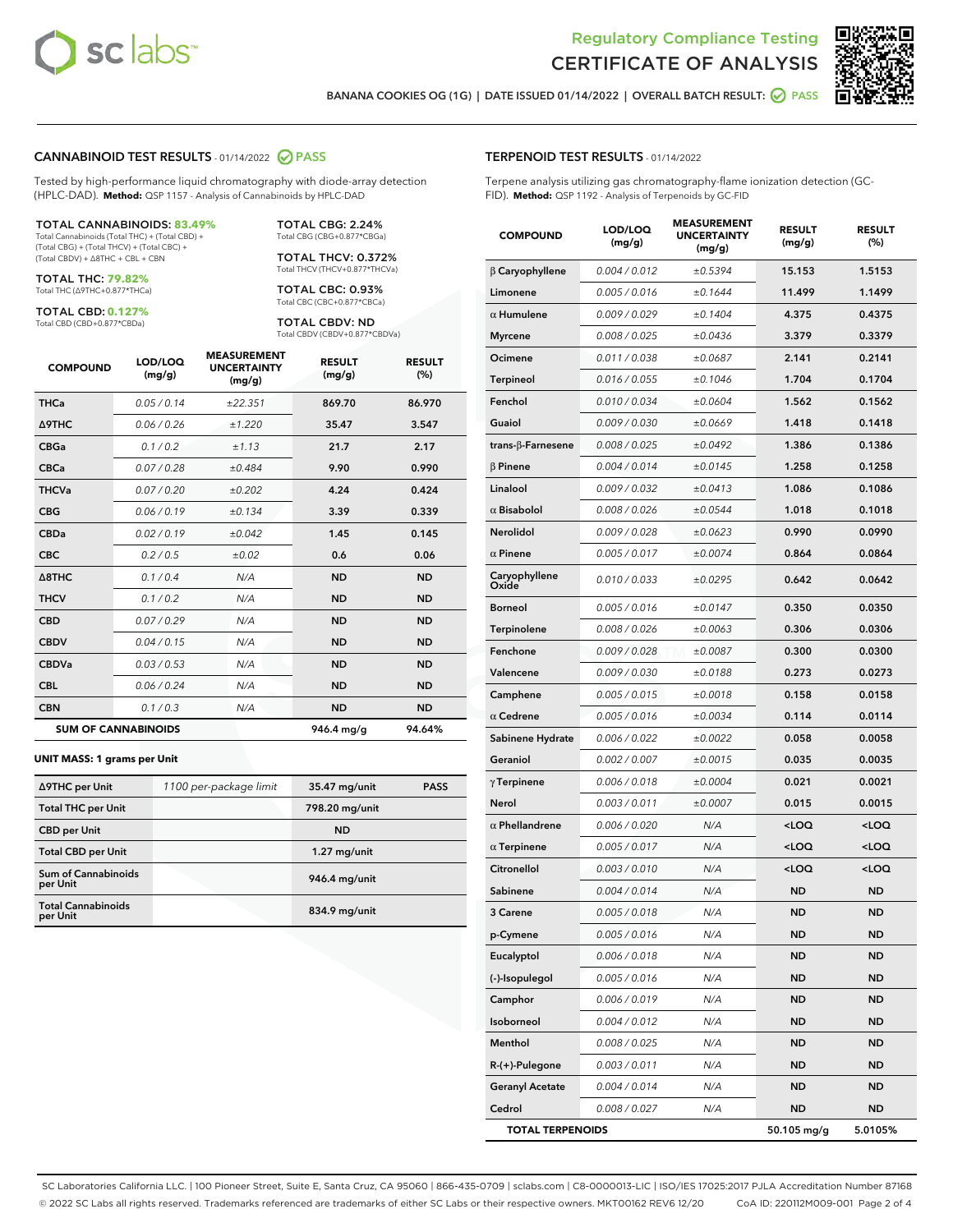



BANANA COOKIES OG (1G) | DATE ISSUED 01/14/2022 | OVERALL BATCH RESULT: @ PASS

# CATEGORY 1 PESTICIDE TEST RESULTS - 01/14/2022 2 PASS

Pesticide and plant growth regulator analysis utilizing high-performance liquid chromatography-mass spectrometry (HPLC-MS) or gas chromatography-mass spectrometry (GC-MS). \*GC-MS utilized where indicated. **Method:** QSP 1212 - Analysis of Pesticides and Mycotoxins by LC-MS or QSP 1213 - Analysis of Pesticides by GC-MS

| <b>COMPOUND</b>             | LOD/LOQ<br>$(\mu g/g)$ | <b>ACTION</b><br><b>LIMIT</b><br>$(\mu g/g)$ | <b>MEASUREMENT</b><br><b>UNCERTAINTY</b><br>$(\mu g/g)$ | <b>RESULT</b><br>$(\mu g/g)$ | <b>RESULT</b> |
|-----------------------------|------------------------|----------------------------------------------|---------------------------------------------------------|------------------------------|---------------|
| Aldicarb                    | 0.03 / 0.08            | $\geq$ LOD                                   | N/A                                                     | <b>ND</b>                    | <b>PASS</b>   |
| Carbofuran                  | 0.02/0.05              | $>$ LOD                                      | N/A                                                     | <b>ND</b>                    | <b>PASS</b>   |
| Chlordane*                  | 0.03 / 0.08            | $\ge$ LOD                                    | N/A                                                     | <b>ND</b>                    | <b>PASS</b>   |
| Chlorfenapyr*               | 0.03/0.10              | $>$ LOD                                      | N/A                                                     | <b>ND</b>                    | <b>PASS</b>   |
| Chlorpyrifos                | 0.02 / 0.06            | $\ge$ LOD                                    | N/A                                                     | <b>ND</b>                    | <b>PASS</b>   |
| Coumaphos                   | 0.02 / 0.07            | $\ge$ LOD                                    | N/A                                                     | <b>ND</b>                    | <b>PASS</b>   |
| Daminozide                  | 0.02 / 0.07            | $\ge$ LOD                                    | N/A                                                     | <b>ND</b>                    | <b>PASS</b>   |
| <b>DDVP</b><br>(Dichlorvos) | 0.03/0.09              | $\ge$ LOD                                    | N/A                                                     | <b>ND</b>                    | <b>PASS</b>   |
| Dimethoate                  | 0.03/0.08              | $>$ LOD                                      | N/A                                                     | <b>ND</b>                    | <b>PASS</b>   |
| Ethoprop(hos)               | 0.03/0.10              | $\ge$ LOD                                    | N/A                                                     | <b>ND</b>                    | <b>PASS</b>   |
| Etofenprox                  | 0.02 / 0.06            | $\ge$ LOD                                    | N/A                                                     | <b>ND</b>                    | <b>PASS</b>   |
| Fenoxycarb                  | 0.03 / 0.08            | $\ge$ LOD                                    | N/A                                                     | <b>ND</b>                    | <b>PASS</b>   |
| Fipronil                    | 0.03/0.08              | $>$ LOD                                      | N/A                                                     | <b>ND</b>                    | <b>PASS</b>   |
| Imazalil                    | 0.02 / 0.06            | $\ge$ LOD                                    | N/A                                                     | <b>ND</b>                    | <b>PASS</b>   |
| <b>Methiocarb</b>           | 0.02 / 0.07            | $\ge$ LOD                                    | N/A                                                     | <b>ND</b>                    | <b>PASS</b>   |
| Methyl<br>parathion         | 0.03/0.10              | $\ge$ LOD                                    | N/A                                                     | <b>ND</b>                    | <b>PASS</b>   |
| <b>Mevinphos</b>            | 0.03/0.09              | $>$ LOD                                      | N/A                                                     | <b>ND</b>                    | <b>PASS</b>   |
| Paclobutrazol               | 0.02 / 0.05            | $\ge$ LOD                                    | N/A                                                     | <b>ND</b>                    | <b>PASS</b>   |
| Propoxur                    | 0.03/0.09              | $\ge$ LOD                                    | N/A                                                     | <b>ND</b>                    | <b>PASS</b>   |
| Spiroxamine                 | 0.03 / 0.08            | $\ge$ LOD                                    | N/A                                                     | <b>ND</b>                    | <b>PASS</b>   |
| Thiacloprid                 | 0.03/0.10              | $\ge$ LOD                                    | N/A                                                     | <b>ND</b>                    | <b>PASS</b>   |

#### CATEGORY 2 PESTICIDE TEST RESULTS - 01/14/2022 2 PASS

| <b>COMPOUND</b>          | LOD/LOO<br>$(\mu g/g)$ | <b>ACTION</b><br>LIMIT<br>$(\mu g/g)$ | <b>MEASUREMENT</b><br><b>UNCERTAINTY</b><br>$(\mu g/g)$ | <b>RESULT</b><br>$(\mu g/g)$ | <b>RESULT</b> |  |
|--------------------------|------------------------|---------------------------------------|---------------------------------------------------------|------------------------------|---------------|--|
| Abamectin                | 0.03/0.10              | 0.1                                   | N/A                                                     | <b>ND</b>                    | <b>PASS</b>   |  |
| Acephate                 | 0.02/0.07              | 0.1                                   | N/A                                                     | <b>ND</b>                    | <b>PASS</b>   |  |
| Acequinocyl              | 0.02/0.07              | 0.1                                   | N/A                                                     | <b>ND</b>                    | <b>PASS</b>   |  |
| Acetamiprid              | 0.02 / 0.05            | 0.1                                   | N/A                                                     | <b>ND</b>                    | <b>PASS</b>   |  |
| Azoxystrobin             | 0.02/0.07              | 0.1                                   | N/A                                                     | <b>ND</b>                    | <b>PASS</b>   |  |
| <b>Bifenazate</b>        | 0.01 / 0.04            | 0.1                                   | N/A                                                     | <b>ND</b>                    | <b>PASS</b>   |  |
| <b>Bifenthrin</b>        | 0.02/0.05              | 3                                     | N/A                                                     | <b>ND</b>                    | <b>PASS</b>   |  |
| <b>Boscalid</b>          | 0.03/0.09              | 0.1                                   | N/A                                                     | <b>ND</b>                    | <b>PASS</b>   |  |
| Captan                   | 0.19/0.57              | 0.7                                   | N/A                                                     | <b>ND</b>                    | <b>PASS</b>   |  |
| Carbaryl                 | 0.02/0.06              | 0.5                                   | N/A                                                     | <b>ND</b>                    | <b>PASS</b>   |  |
| Chlorantranilip-<br>role | 0.04/0.12              | 10                                    | N/A                                                     | <b>ND</b>                    | <b>PASS</b>   |  |
| Clofentezine             | 0.03/0.09              | 0.1                                   | N/A                                                     | <b>ND</b>                    | <b>PASS</b>   |  |

# CATEGORY 2 PESTICIDE TEST RESULTS - 01/14/2022 continued

| <b>COMPOUND</b>               | LOD/LOQ<br>(µg/g) | <b>ACTION</b><br><b>LIMIT</b><br>$(\mu g/g)$ | <b>MEASUREMENT</b><br><b>UNCERTAINTY</b><br>$(\mu g/g)$ | <b>RESULT</b><br>(µg/g) | <b>RESULT</b> |
|-------------------------------|-------------------|----------------------------------------------|---------------------------------------------------------|-------------------------|---------------|
| Cyfluthrin                    | 0.12 / 0.38       | $\overline{c}$                               | N/A                                                     | <b>ND</b>               | <b>PASS</b>   |
| Cypermethrin                  | 0.11 / 0.32       | 1                                            | N/A                                                     | ND                      | <b>PASS</b>   |
| Diazinon                      | 0.02 / 0.05       | 0.1                                          | N/A                                                     | ND                      | <b>PASS</b>   |
| Dimethomorph                  | 0.03 / 0.09       | 2                                            | N/A                                                     | ND                      | <b>PASS</b>   |
| Etoxazole                     | 0.02 / 0.06       | 0.1                                          | N/A                                                     | <b>ND</b>               | <b>PASS</b>   |
| Fenhexamid                    | 0.03 / 0.09       | 0.1                                          | N/A                                                     | <b>ND</b>               | <b>PASS</b>   |
| Fenpyroximate                 | 0.02 / 0.06       | 0.1                                          | N/A                                                     | ND                      | <b>PASS</b>   |
| Flonicamid                    | 0.03 / 0.10       | 0.1                                          | N/A                                                     | ND                      | <b>PASS</b>   |
| Fludioxonil                   | 0.03 / 0.10       | 0.1                                          | N/A                                                     | <b>ND</b>               | <b>PASS</b>   |
| Hexythiazox                   | 0.02 / 0.07       | 0.1                                          | N/A                                                     | ND                      | <b>PASS</b>   |
| Imidacloprid                  | 0.04 / 0.11       | 5                                            | N/A                                                     | ND                      | <b>PASS</b>   |
| Kresoxim-methyl               | 0.02 / 0.07       | 0.1                                          | N/A                                                     | <b>ND</b>               | <b>PASS</b>   |
| <b>Malathion</b>              | 0.03 / 0.09       | 0.5                                          | N/A                                                     | ND                      | <b>PASS</b>   |
| Metalaxyl                     | 0.02 / 0.07       | $\overline{c}$                               | N/A                                                     | ND                      | <b>PASS</b>   |
| Methomyl                      | 0.03 / 0.10       | 1                                            | N/A                                                     | <b>ND</b>               | <b>PASS</b>   |
| Myclobutanil                  | 0.03 / 0.09       | 0.1                                          | N/A                                                     | ND                      | <b>PASS</b>   |
| Naled                         | 0.02 / 0.07       | 0.1                                          | N/A                                                     | ND                      | <b>PASS</b>   |
| Oxamyl                        | 0.04 / 0.11       | 0.5                                          | N/A                                                     | ND                      | <b>PASS</b>   |
| Pentachloronitro-<br>benzene* | 0.03 / 0.09       | 0.1                                          | N/A                                                     | ND                      | <b>PASS</b>   |
| Permethrin                    | 0.04 / 0.12       | 0.5                                          | N/A                                                     | <b>ND</b>               | <b>PASS</b>   |
| Phosmet                       | 0.03 / 0.10       | 0.1                                          | N/A                                                     | <b>ND</b>               | <b>PASS</b>   |
| Piperonylbu-<br>toxide        | 0.02 / 0.07       | 3                                            | N/A                                                     | ND                      | <b>PASS</b>   |
| Prallethrin                   | 0.03 / 0.08       | 0.1                                          | N/A                                                     | <b>ND</b>               | <b>PASS</b>   |
| Propiconazole                 | 0.02 / 0.07       | 0.1                                          | N/A                                                     | ND                      | <b>PASS</b>   |
| Pyrethrins                    | 0.04 / 0.12       | 0.5                                          | N/A                                                     | ND                      | <b>PASS</b>   |
| Pyridaben                     | 0.02 / 0.07       | 0.1                                          | N/A                                                     | ND                      | <b>PASS</b>   |
| Spinetoram                    | 0.02 / 0.07       | 0.1                                          | N/A                                                     | ND                      | <b>PASS</b>   |
| Spinosad                      | 0.02 / 0.07       | 0.1                                          | N/A                                                     | ND                      | <b>PASS</b>   |
| Spiromesifen                  | 0.02 / 0.05       | 0.1                                          | N/A                                                     | <b>ND</b>               | <b>PASS</b>   |
| Spirotetramat                 | 0.02 / 0.06       | 0.1                                          | N/A                                                     | ND                      | <b>PASS</b>   |
| Tebuconazole                  | 0.02 / 0.07       | 0.1                                          | N/A                                                     | ND                      | <b>PASS</b>   |
| Thiamethoxam                  | 0.03 / 0.10       | 5                                            | N/A                                                     | <b>ND</b>               | <b>PASS</b>   |
| Trifloxystrobin               | 0.03 / 0.08       | 0.1                                          | N/A                                                     | <b>ND</b>               | <b>PASS</b>   |

SC Laboratories California LLC. | 100 Pioneer Street, Suite E, Santa Cruz, CA 95060 | 866-435-0709 | sclabs.com | C8-0000013-LIC | ISO/IES 17025:2017 PJLA Accreditation Number 87168 © 2022 SC Labs all rights reserved. Trademarks referenced are trademarks of either SC Labs or their respective owners. MKT00162 REV6 12/20 CoA ID: 220112M009-001 Page 3 of 4